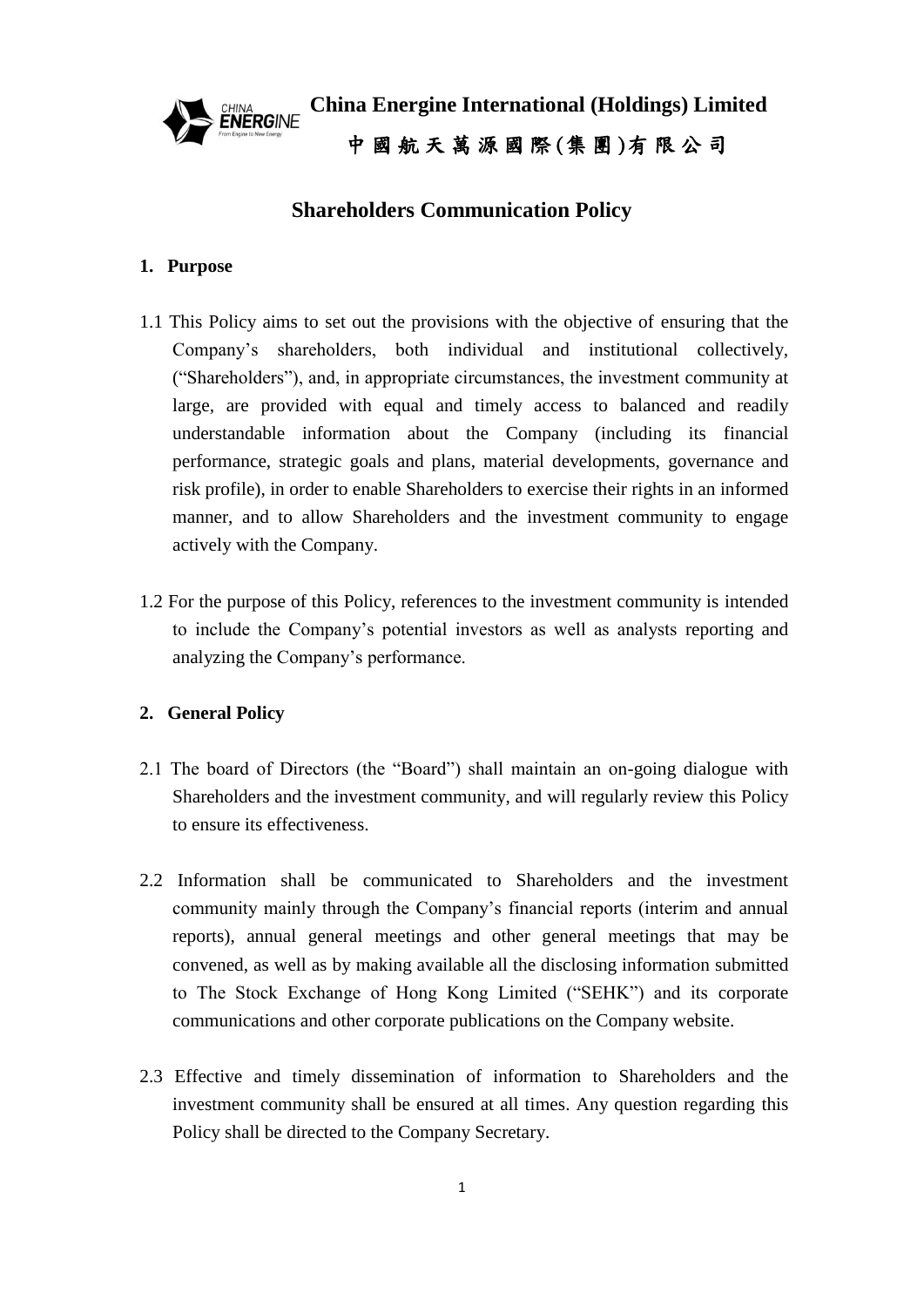# **3. Communication Strategies**

### **Shareholders' enquiries**

- 3.1 Shareholders should direct their questions about their shareholdings to the Company's Branch Registrar.
- 3.2 Shareholders and the investment community may at any time make a request for the Company's information to the extent such information is publicly available.
- 3.3 Shareholders and the investment community shall be provided with designated contacts, email addresses and enquiry lines of the Company in order to enable them to make any query in respect of the Company.

# **Corporate Communication** \*

3.4 Corporate communication will be provided to Shareholders in plain language and in both English and Chinese to facilitate Shareholders' understanding.

#### **Corporate Website**

- 3.5 A dedicated Investor Relations section is available on the Company website (http://www.energine.hk). Information on the Company website is updated on a regular basis.
- 3.6 Information released by the Company to SEHK is also posted on the Company website immediately thereafter. Such information includes various announcements, financial statements, results announcements, circulars and notices of general meetings and associated explanatory documents etc.
- 3.7 All press releases and newsletters issued by the Company or its subsidiaries will be made available on the Company website.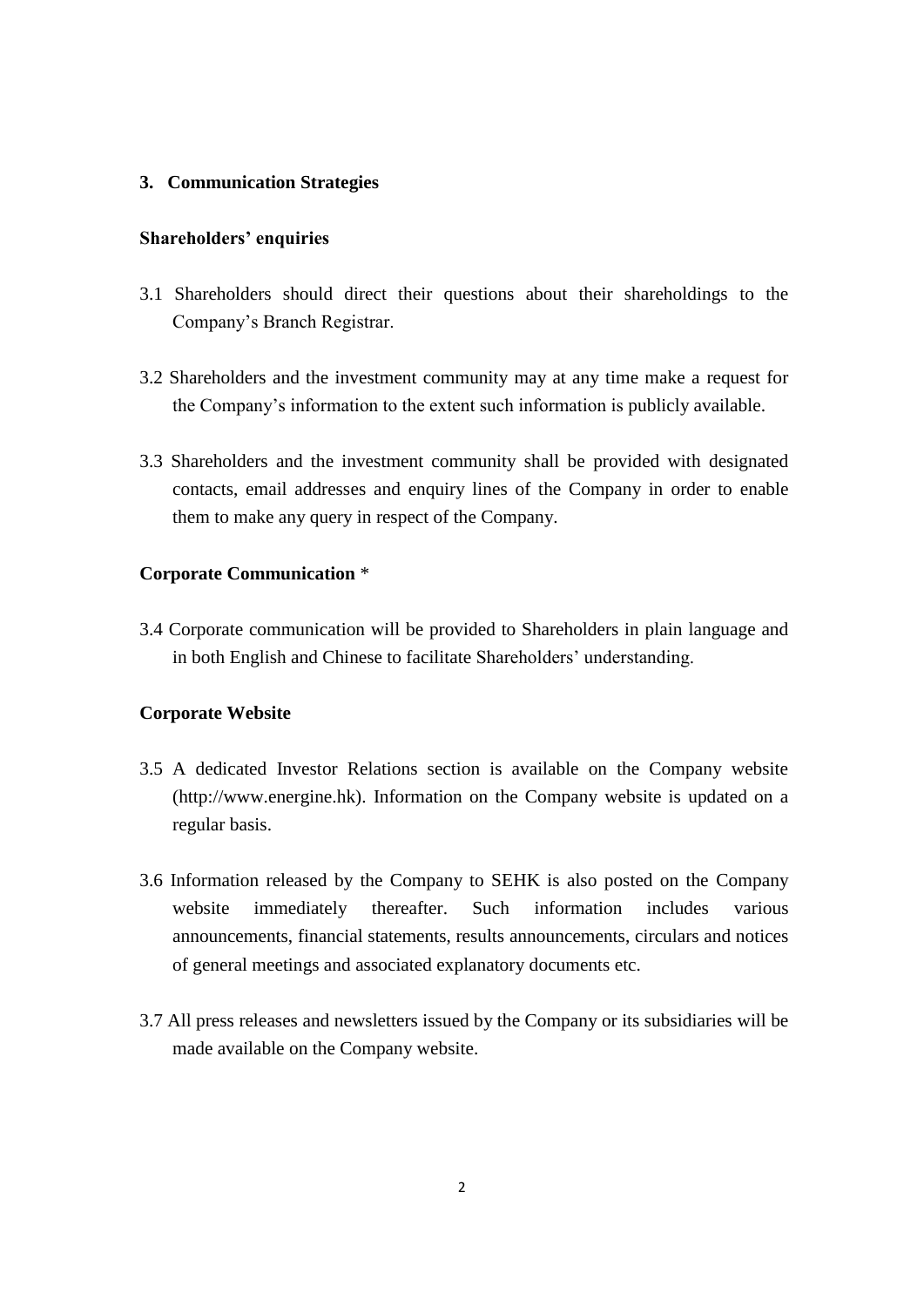### **Shareholders' Meetings**

- 3.8 Shareholders are encouraged to participate in general meetings or to appoint proxies to attend and vote at meetings for and on their behalf if they are unable to attend the meetings.
- 3.9 Appropriate arrangements for the annual general meetings shall be in place to encourage Shareholders' participation.
- 3.10 The process of the Company's general meeting will be monitored and reviewed on a regular basis, and, if necessary, changes will be made to ensure that Shareholders' needs are best served.
- 3.11 Board members, in particular, either the chairmen of Board committees or their delegates, appropriate management executives and external auditor will attend annual general meeting to answer Shareholders' questions.
- 3.12 Shareholders are encouraged to attend shareholders' activities organised by the Company, where information about the Company, including its latest strategic plan, products and services etc. will be communicated.

# **Investment Market Communications**

- 3.13 Investor/analysts briefings and one-on-one meetings, roadshows (both domestic and international), media interviews, marketing activities for investors and specialist industry forums etc. will be available on a needs basis in order to facilitate communication between the Company, Shareholders and the investment community.
- 3.14 The Company's directors and employees who have contacts or dialogues with investors, analysts, media or other interested outside parties are required to comply with the disclosure obligations and requirements under applicable laws and regulations, including the Rules Governing the Listing of Securities on SEHK.